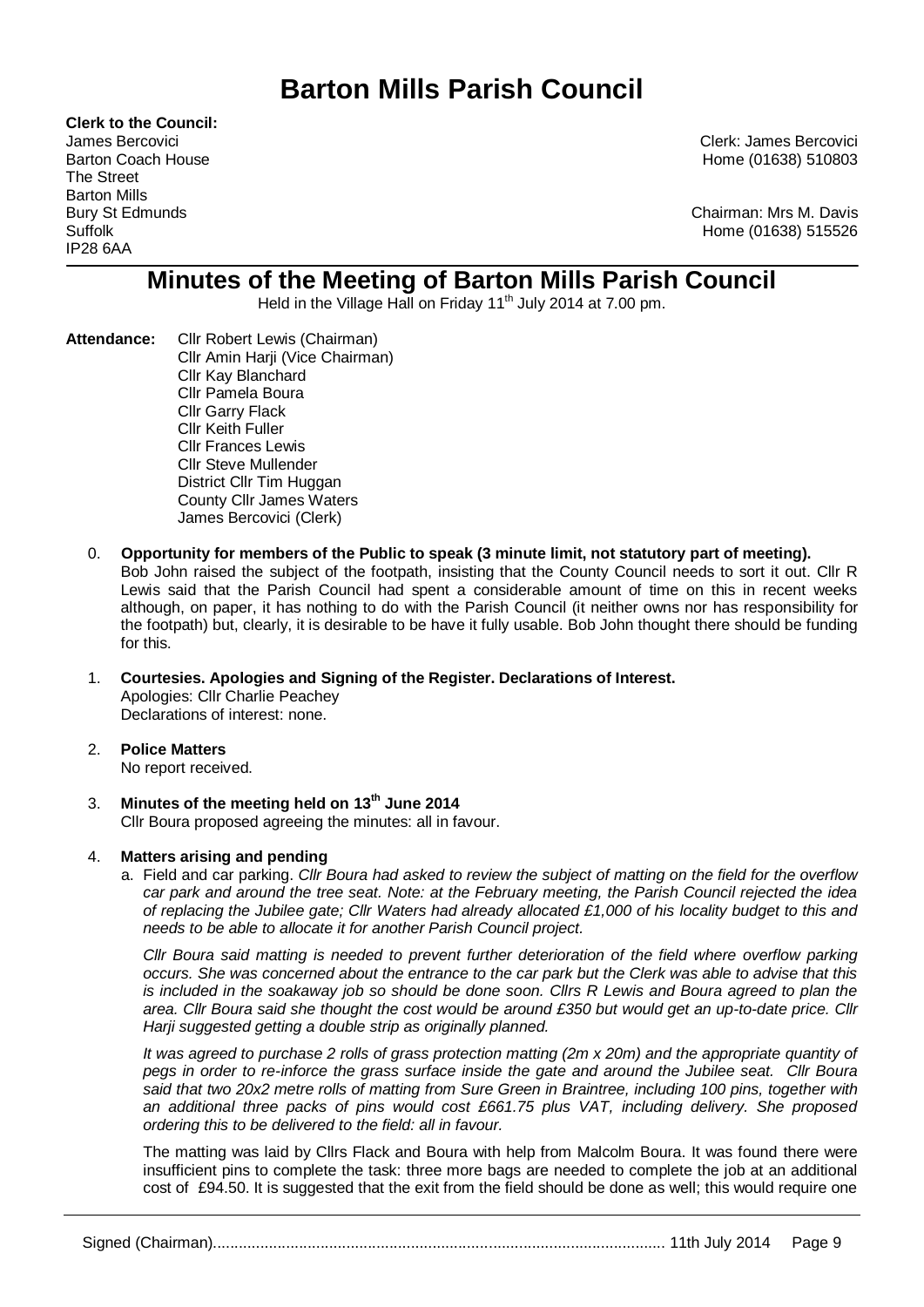roll of matting and 5 packs of pegs at a total cost of £354. A cheaper grade of matting could be used around the jubilee seat and for the entrance to the field behind the football club building (where slabs were previously suggested). A roll with 2 packs of pegs would cost £122.95. The total additional cost to complete all the work suggested above is £605.20 + VAT including delivery. This brings the total cost of the work to £1266.95 ex VAT; Cllr Waters has offered £1,000 towards this leaving £266.95 unbudgeted.

Cllr Boura observed that income this year from the car boot sales covers this shortfall but Cllr Mullender suggested waiting to see how the matting works with mowing. However, Cllr F Lewis agreed it is desirable to complete the job now so Cllr Boura proposed buying the two rolls with all necessary pegs as above: all in favour except Cllr Mullender (against).

*The Clerk was asked to chase up the soakaway and the repairs to the access to the field. He has tried calling and email the contractor but without response. He said he would email County Cllr Waters about this. Cllr Harji said he would ask Matt Wilson if he is able to install the memorial bench soon.* Matt Wilson advised the Clerk that the concrete base would be laid over the weekend of 6/7 July and the bench could be installed later, once it has set. The Clerk was asked to remind Matt Wilson to complete this.

Cllr Waters advised that the contractor for the soakaway has said the job will be done but has not called him back. Cllr R Lewis said that Mark Hayward has revised his original quote to £950 To include a 300mm diameter x 600mm deep gully with a removable sump bowl and road grade removable grate set in to concrete. A 110mm pipe will then connect this to a 1.2 cubic meter soak away located on the village green just the other side of the hedge. He can do the job in the next few weeks. He has also quote £754 for the area by the gate. Cllr R Lewis suggested leaving the gate to the next meeting but pursuing the car park quote now. Cllr Boura proposed accepting this quote: all in favour. Cllr Fuller asked if there would be any discount for doing both jobs together; Cllr R Lewis thought it unlikely given that Mark Hayward lives in the village and has all his equipment to hand in any case.

b. Street lighting. *Pearce and Kemp are progressing the quote and Cllr Boura had a site meeting with them on Tuesday 11th March. She reported that she is still waiting for the price of the lantern but Pearce & Kemp has the price for the connection by UK Power.* Cllr Boura has received all the quotes relating to this now: for one parish light opposite 14 Mildenhall Road and two Heritage lanterns, one each outside 58 The Street and Walnut Tree Farm, the cost of the lights is £3,645.16 x VAT and £3,229 ex VAT for the power supply connection; the total for the installation of these lights and the removal of a redundant light from Worlington Road is £7116.18 + VAT.

Cllr Mullender asked if these lights are LEDs; Cllr Boura said they are not. Cllr Waters said Lakenheath is putting in LEDs; the Clerk was asked to contact their clerk. Cllr Mullender wondered what the savings would be for LEDs. Cllr Mullender proposed proceeding with the quotes: all in favour.

c. Footpath. *Cllr Flack said the flooding problem still needs to be sorted out. Cllr Peachey said this is an ongoing problem that needs a permanent solution. Cllr R Lewis asked if this is a job for the Environment Agency. Cllr Peachey said it is. Cllr Boura suggested a boardwalk along the problem stretch. Cllr R Lewis said he would look at it with Cllr Peachey. He produced a report which was emailed to councillors in advance of the meeting. Cllr Mullender outlined Cllr R Lewis' findings, summarising them to be a blocked pipe under the garden of Riverside House. Cllr Peachey agreed to join a working party on this. Cllr Waters said he had forwarded Cllr R Lewis' report to Guy Smith and Mildenhall Parish Council. He acknowledged that, with the decreased bus service, the footpath was used more than before. He said he had a quality of life budget which could be used to help. Cllr Mullender said he thought the focus should be on the pipe first and to look at other solutions after that. Cllr Harji asked Cllr Mullender to organise a working party with Cllr R Lewis and others.*

*The Clerk received a complaint about this report from Mr Crone which he forwarded to all councillors (see 0). Cllr Boura asked how councillors wanted to respond to the complaint. Cllr F Lewis said that Cllr R Lewis should apologise for the tone of his report. Cllr Harji said he would discuss this with Cllr R Lewis.*

Cllr R Lewis met with Suffolk Wildlife Trust and others on Tuesday 8th July.

Cllr R Lewis said he had cleared things a little with Mr Crone and made it clear that no-one is accusing him of responsibility for the problem.

He outlined the latest findings in his report (filed with the minutes) concluding that the footpath needs to be raised by six inches over around 100 yards at a cost of between £4,000 and £5,000. Cllr Waters said he could arrange for Guy Smith to prioritise this from his quality of life budget.

Bob John said he had talked to the FHDC officer in charge of footpaths and suggested a concrete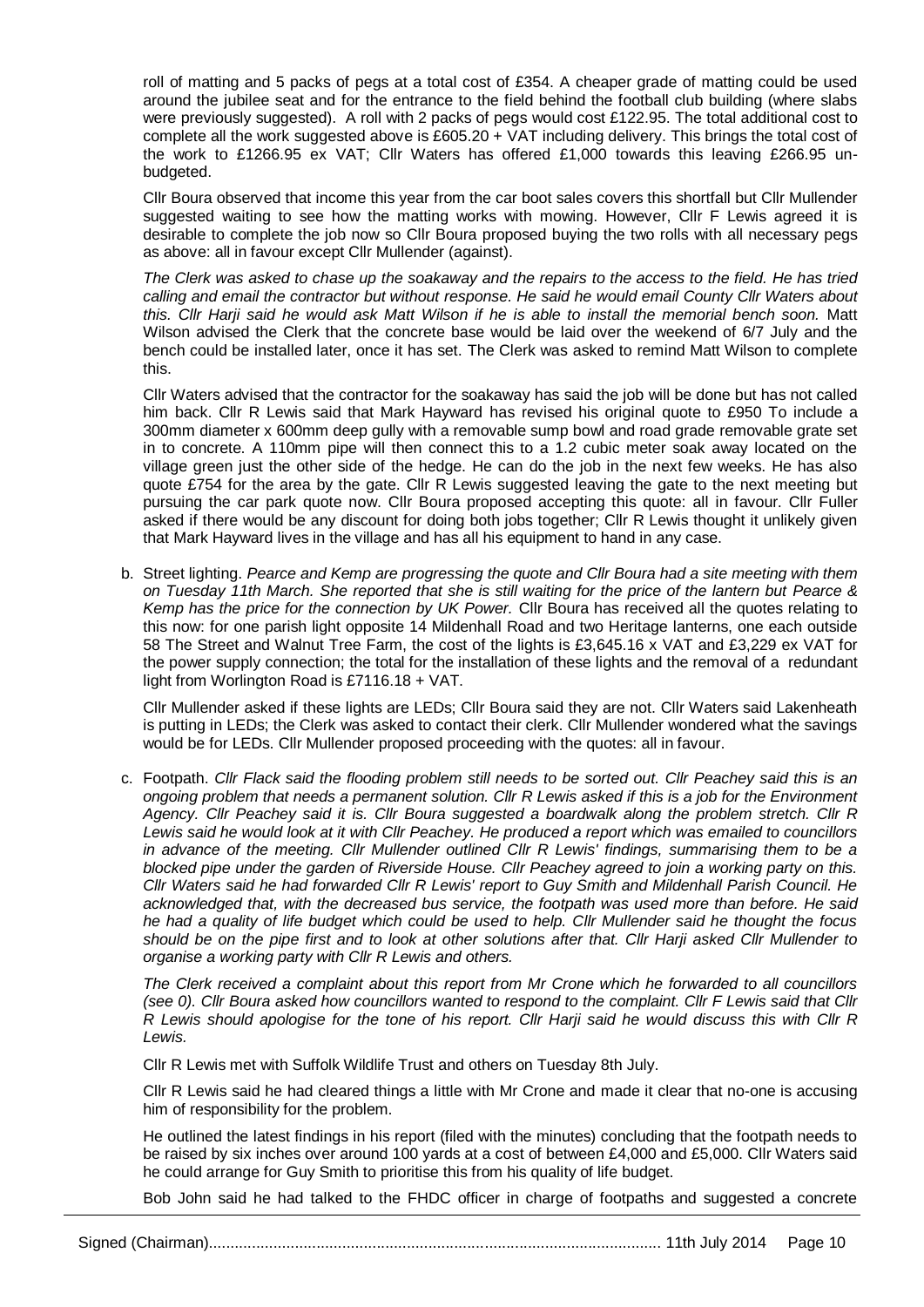topping but was told this was not possible for environmental reasons. He said the leaks were caused by crayfish so that the banks will eventually break causing problems which will cost millions rather than thousands to rectify. Cllr R Lewis agreed but said the Environment Agency had indicated an unwillingness to spend any more now. Cllr R Lewis admitted the proposed solution addresses the symptoms only but said it can be achieved in a few weeks. He said that flood defences are not a Parish Council matter but that sorting out the footpath is.

He suggested that the Clerk liaise with Cllr Waters on this. He has discussed this with Mark Hayward, a local builder, who has quoted £3-£4,000 for the job and can do it soon. Cllr Boura thought alternative surfaces should be considered. Cllr R Lewis agreed this for a longer term strategy but thought the footpath needs to be up-and-running again soon. He proposed obtaining a formal quote from Mark Hayward to raise the footpath by six inches over a 100 yard stretch then apply to SCC for funding: all in favour. Cllr Boura reminded the council that three quotes would be required.

Cllr R Lewis said the longer-term issues need to be addressed too and suggested that he and the Clerk write a letter to the Environment Agency, countersigned by other organisations, to press for the work to be done. He recommended suggesting that Mr Sheldrick works on his drains and ditches and persuading Mr Crone to work on his pipe which is half full of silt. He said the mesh in front of the pipe catches leaves, twigs etc causing a block and raising the water level. Les Wilson suggested alternative pipework which Cllr R Lewis agreed might work.

Bob John asked if the paperwork from the time the watermeadow was established would show areas of responsibility. Cllr R Lewis pointed out that was over 20 years ago and it would be difficult to go back that far. He said it was important to achieve a solution, not start an argument.

d. Standing Orders. *Cllr Boura had suggested it would be appropriate to review these at the June meeting.*  The Clerk has forwarded the current standing orders together with new model standing orders to all *councillors. Cllr Harji said there is no need to read through the documents; Cllr Mullender asked if this is urgent. Cllr Boura suggested she prepares a draft. The Clerk said he would email the documents to Cllr Fuller.*

Cllr R Lewis suggested that he, Cllr Boura and the Clerk could liaise to put together a draft for the September meeting.

- e. 30mph bin stickers. Cllr R Lewis asked the Clerk to purchase more bin stickers for the new houses on Church Lane and to make up the shortfall from the previous batch. 100 more stickers have been purchased. These were handed to Cllr R Lewis for distribution.
- f. Flagship development. The Clerk outlined his recent communications with Lee Webster and said he would chase for the clarification he had requested, copying in Cllrs Huggan and Waters.
- g. Hastoe statistics. The Clerk said he would chase the statistics relating to the applications for the affordable homes as these will provide useful evidence to support applications for future similar developments.

#### 5. **Reports from the District and County Councillors**

- a. Cllr Huggan presented his report (filed with the minutes). Cllr R Lewis asked if either he or Cllr Waters knew why the consultation for the site allocation document had been suddenly delayed. Cllr Huggan thought Newmarket may be challenging it.
- b. Cllr Waters said the A11 potholes were sorted and said he agreed that the footpath should be topped with granite. He agreed with Cllr Huggan's analysis of county matters. Cllr Flack said the pothole on Grange Lane had reappeared.

#### 6. **Finance - Standard Payments for approval (inc. VAT)**

- a. £294.00 Clerk's net salary (June 2014) chq. 1295
- b. £73.50 HMRC (PAYE June 2014) chq. 1296 (£213.50 April-June)
- c. £25.66 Clerk's expenses (June 2014) chq. 1295
- Cllr Boura proposed agreeing the standard payments: all in favour.

# **Special Payments for approval (inc. VAT)**

- d. £794.10 Sure Green (matting for field, payable to the Clerk) chq. 1294
- e. £2.50 P Boura (grass seed, payable to the Clerk) chq. 1295
- f. £59.95 Smartwheelie.co.uk (30mph stickers, payable to the Clerk) chq. 1295
- g. £276.00 BDO (external audit) chq. 1297
- h. £36.00 Ayentee (internal audit) chq. 1298